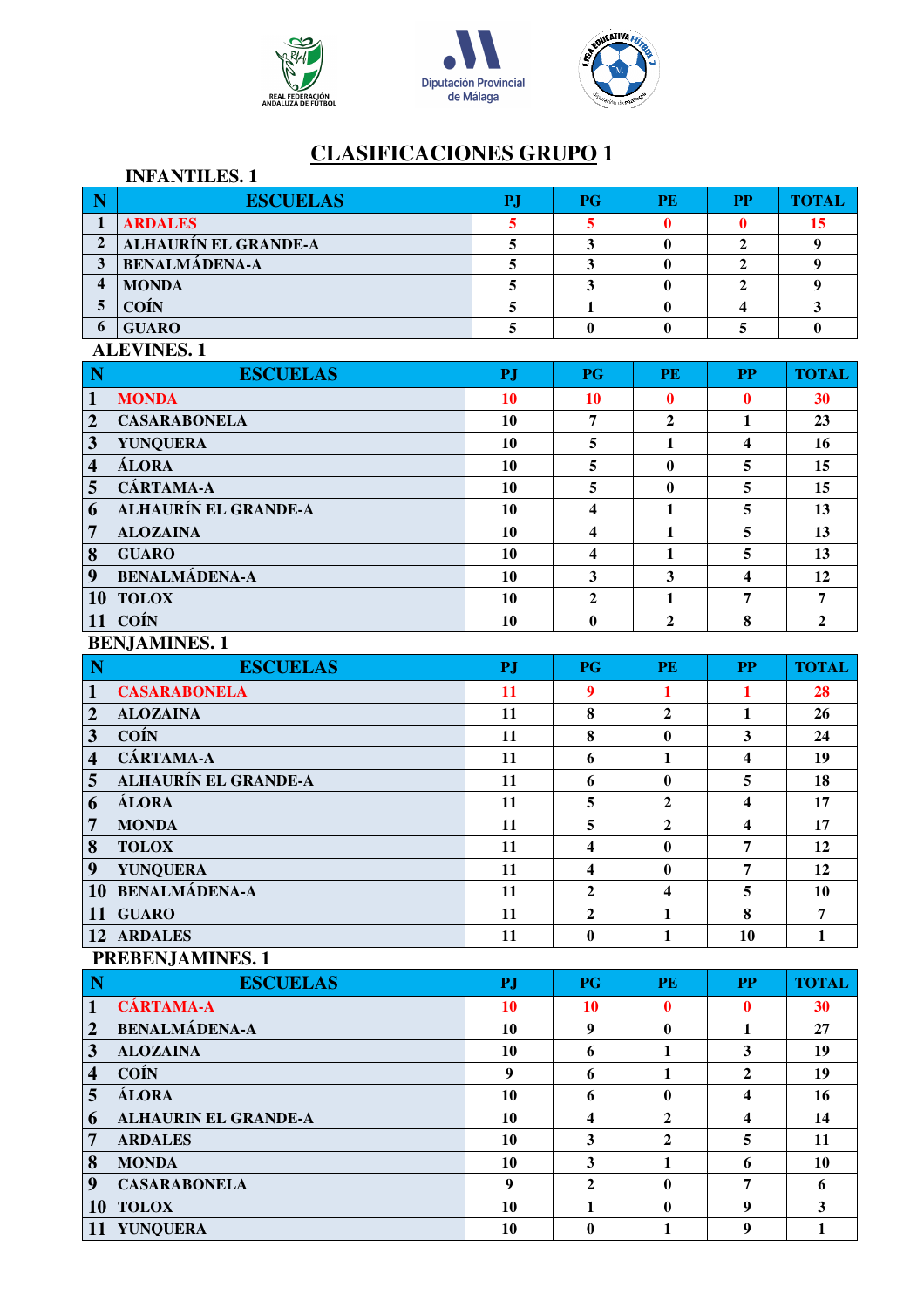



## **INFANTILES. 2**

|   | <b>ESCUELAS</b>               | $P$ G | <b>PE</b> | <b>PP</b> | <b>TOTAL</b> |
|---|-------------------------------|-------|-----------|-----------|--------------|
|   | <b>ISTÁN</b>                  |       |           |           |              |
| 2 | <b>BENALMÁDENA-B</b>          |       |           |           |              |
|   | <b>CASARES</b>                |       |           |           |              |
| 4 | <b>ESTEPONA</b>               |       |           |           |              |
|   | <b>FUENGIROLA</b>             |       |           |           |              |
| 6 | <b>ALHAURÍN EL GRANDE - B</b> |       |           |           |              |
|   | <b>BENAHAVÍS</b>              |       |           |           |              |

#### **ALEVINES. 2**

|                | <b>ESCUELAS</b>              | P. | P G | <b>PE</b> | <b>PP</b> | <b>TOTAL</b> |
|----------------|------------------------------|----|-----|-----------|-----------|--------------|
|                | <b>RINCÓN DE LA VICTORIA</b> |    |     |           |           |              |
|                | <b>CASARES</b>               |    |     |           |           |              |
| 3              | <b>BENAHAVÍS</b>             |    |     |           |           |              |
| 4              | <b>BENALMÁDENA-B</b>         |    |     |           |           |              |
| $\overline{5}$ | <b>ALHAURÍN EL GRANDE -B</b> |    |     |           |           |              |
| 6              | <b>ESTEPONA</b>              |    |     |           |           |              |
| 7              | <b>FUENGIROLA</b>            |    |     |           |           |              |
|                | CÁRTAMA-B                    |    |     |           |           |              |

# **BENJAMINES. 2**

|                  | <b>ESCUELAS</b>       | P. | P G | <b>PE</b> | <b>PP</b> | <b>TOTAL</b> |
|------------------|-----------------------|----|-----|-----------|-----------|--------------|
|                  | RINCÓN DE LA VICTORIA |    |     |           |           | 24           |
| $\overline{2}$   | <b>BENAHAVÍS</b>      |    |     | 0         |           | 18           |
| 3                | <b>OJÉN</b>           |    |     | 0         |           | 18           |
| $\boldsymbol{4}$ | <b>CASARES</b>        |    |     |           |           | 16           |
| 5                | <b>ESTEPONA</b>       |    |     | ı         |           | 12           |
| 6                | <b>FUENGIROLA</b>     |    |     |           |           |              |
| 7                | <b>ISTÁN</b>          |    |     |           |           |              |
| 8                | <b>BENALMÁDENA-B</b>  |    |     |           |           |              |
| Q                | CÁRTAMA-B             |    |     |           |           |              |

|              | <b>ESCUELAS</b>              | P. | <b>PG</b> | <b>PE</b> | <b>PP</b> | <b>TOTAI</b> |
|--------------|------------------------------|----|-----------|-----------|-----------|--------------|
|              | <b>RINCÓN DE LA VICTORIA</b> |    |           |           |           | 24           |
| 2            | <b>ESTEPONA</b>              |    |           |           |           | 18           |
| 3            | <b>BENAHAVÍS</b>             |    |           | 0         |           | 15           |
|              | <b>CÁRTAMA-B</b>             |    |           |           |           | 15           |
| 5            | <b>BENALMÁDENA-B</b>         |    |           | 0         |           | 12           |
| $\mathbf{v}$ | <b>OJÉN</b>                  |    |           |           |           | 12           |
|              | ALHAURÍN EL GRANDE-B         |    |           |           |           |              |
| 8            | <b>CASARES</b>               |    |           |           |           |              |
| g            | <b>FUENGIROLA</b>            |    |           |           |           |              |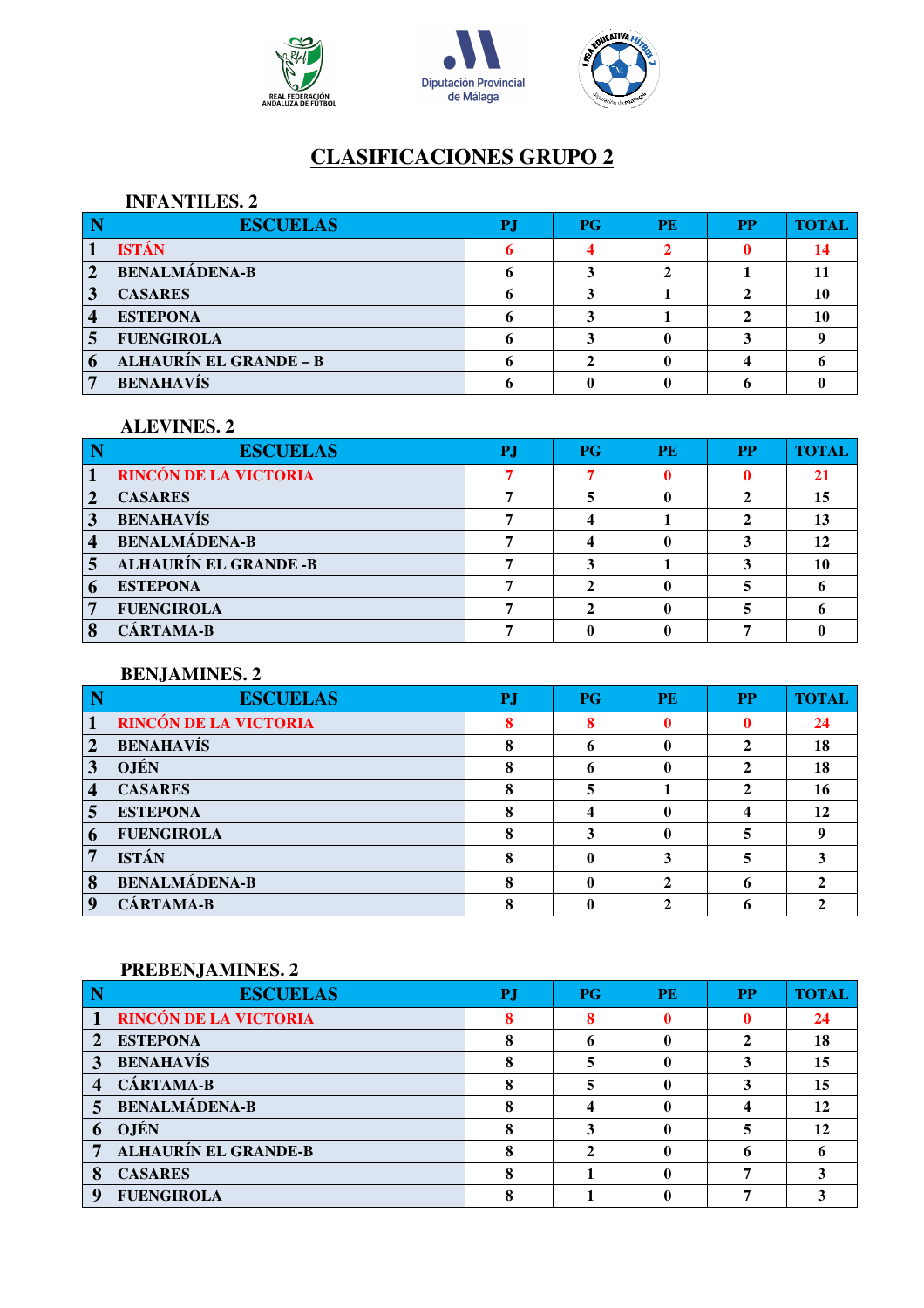





#### **INFANTILES. 3**

|   | <b>ESCUELAS</b>             | <b>PG</b> | <b>PE</b> | <b>PP</b> |  |
|---|-----------------------------|-----------|-----------|-----------|--|
|   | <b>FRIGILIANA</b>           |           |           |           |  |
| 2 | <b>SAYALONGA</b>            |           |           |           |  |
| 3 | <b>VÉLEZ-MÁLAGA</b>         |           |           |           |  |
| 4 | <b>MOCLINEJO</b>            |           |           |           |  |
|   | <b>IZNATE</b>               |           |           |           |  |
|   | <b>CANILLAS DE ACEITUNO</b> |           |           |           |  |

#### **ALEVINES. 3**

|   | <b>ESCUELAS</b>    | P. | <b>PG</b> | PE | <b>PP</b> | <b>TOTAL</b> |
|---|--------------------|----|-----------|----|-----------|--------------|
|   | <b>FRIGILIANA</b>  |    |           |    |           | 18           |
|   | <b>ALMÁCHAR</b>    |    |           |    |           |              |
|   | VÉLEZ-MÁLAGA       |    |           |    |           |              |
|   | <b>IZNATE</b>      |    |           |    |           |              |
|   | <b>NERJA</b>       |    |           |    |           |              |
| 6 | <b>BENAMARGOSA</b> |    |           |    |           |              |
|   | <b>MOCLINEJO</b>   |    |           |    |           |              |

## **BENJAMINES. 3**

|   | <b>ESCUELAS</b>             | P.I | P G | <b>PE</b> | <b>PP</b> | <b>Total</b> |
|---|-----------------------------|-----|-----|-----------|-----------|--------------|
|   | <b>FRIGILIANA</b>           |     |     |           |           | 18           |
| 2 | <b>ALMÁCHAR</b>             |     |     |           |           | 15           |
|   | <b>EL BORGE</b>             |     |     |           |           |              |
| 4 | <b>VÉLEZ-MÁLAGA</b>         |     |     |           |           |              |
|   | <b>NERJA</b>                |     |     |           |           |              |
| 6 | <b>IZNATE</b>               |     |     |           |           |              |
|   | <b>CANILLAS DE ACEITUNO</b> |     |     |           |           |              |

|                    | <b>ESCUELAS</b>             | P.J | <b>PG</b> | <b>PE</b> | <b>PP</b> | <b>Total</b> |
|--------------------|-----------------------------|-----|-----------|-----------|-----------|--------------|
|                    | <b>FRIGILIANA</b>           |     |           |           | 0         | 24           |
| $\mathbf{2}$       | <b>NERJA</b>                |     |           |           |           | 18           |
| 3                  | <b>ALMÁCHAR</b>             | Ω   |           |           | 2         | 16           |
| $\overline{\bf 4}$ | <b>BENAMARGOSA</b>          |     |           |           | 3         | 12           |
| 5 <sup>5</sup>     | <b>CANILLAS DE ACEITUNO</b> |     |           |           | 3         | 10           |
| 6                  | <b>EL BORGE</b>             |     |           |           | 5         |              |
| 7                  | <b>MOCLINEJO</b>            | Ω   |           |           | 5         |              |
| 8                  | VÉLEZ-MÁLAGA                |     |           |           | 5         |              |
| 9                  | <b>IZNATE</b>               |     |           |           |           |              |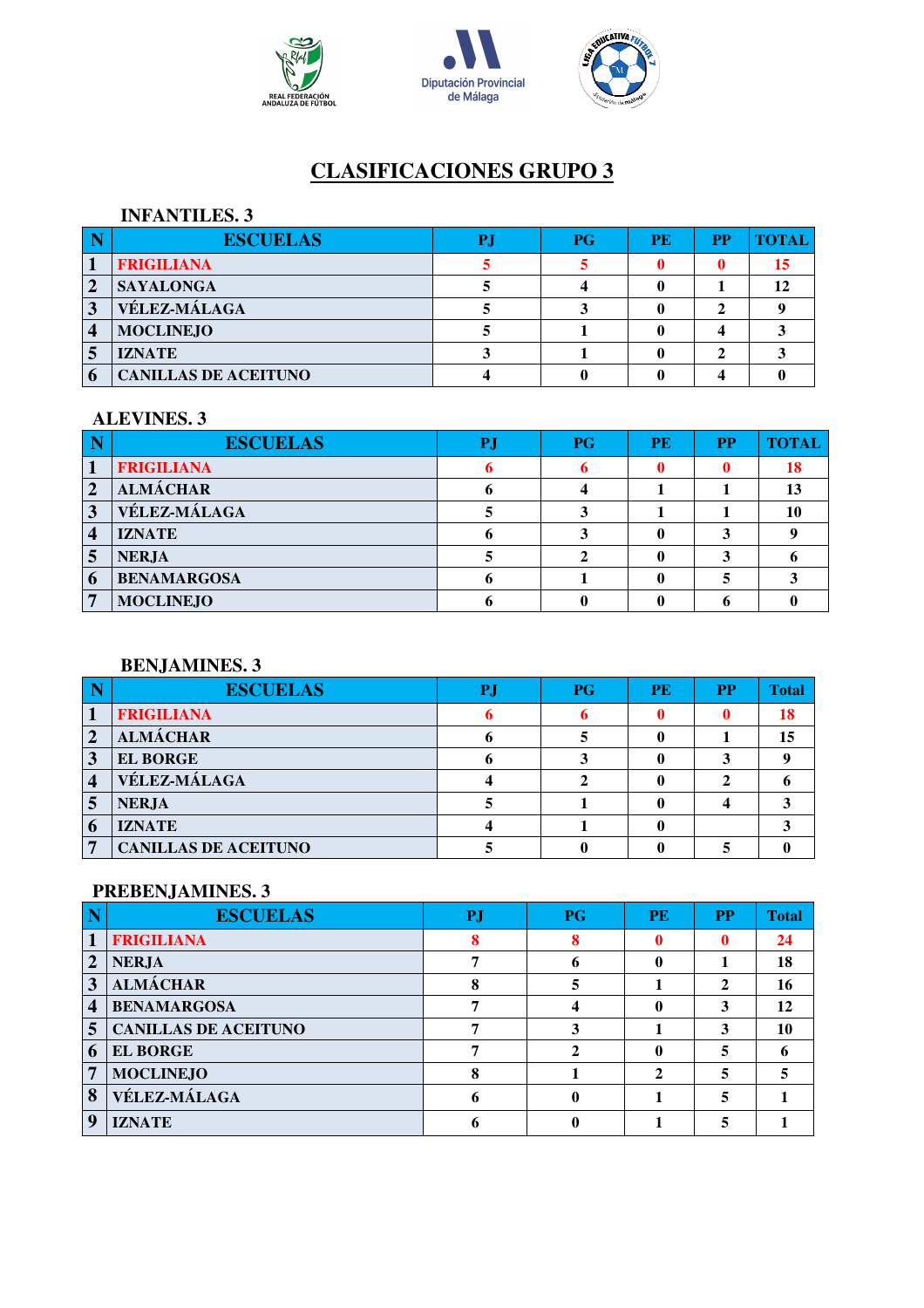



#### **INFANTILES. 4**

| <b>ESCUELAS</b>    | P. | P G | <b>PE</b> | <b>PP</b> | <b>TOTAI</b> |
|--------------------|----|-----|-----------|-----------|--------------|
| <b>RIOGORDO</b>    |    |     |           |           |              |
| <b>PERIANA</b>     |    |     |           |           |              |
| <b>VIÑUELA</b>     |    |     |           |           |              |
| <b>ALMOGÍA</b>     |    |     |           |           |              |
| <b>ANTEQUERA-A</b> |    |     |           |           |              |
| <b>ALFARNATE</b>   |    |     |           |           |              |

# **ALEVINES. 4**

| <b>ESCUELAS</b>         | P. | P G | <b>PE</b> | <b>PP</b> | TOTAI |
|-------------------------|----|-----|-----------|-----------|-------|
| <b>ANTEQUERA-A</b>      |    |     |           |           | 18    |
| <b>RIOGORDO</b>         |    |     |           |           |       |
| <b>ALMOGÍA</b>          |    |     |           |           |       |
| <b>PERIANA</b>          |    |     |           |           |       |
| VVA. DE LA CONCEPCIÓN   |    |     |           |           |       |
| <b>VVA. DEL TRABUCO</b> |    |     |           |           |       |
| <b>VIÑUELA</b>          |    |     |           |           |       |

#### **BENJAMINES. 4**

|                | <b>ESCUELAS</b>         | <b>PJ</b> | <b>PG</b> | <b>PE</b> | <b>PP</b> | <b>TOTAL</b> |
|----------------|-------------------------|-----------|-----------|-----------|-----------|--------------|
|                | <b>ANTEQUERA-A</b>      |           |           | ◠         |           | 20           |
| $\overline{2}$ | <b>VVA. DEL TRABUCO</b> |           | n         | 2         |           | 20           |
| 3              | <b>COLMENAR</b>         |           |           | ኅ         |           | 20           |
| 4              | <b>ALMOGÍA</b>          |           |           |           |           | 12           |
| 5              | <b>RIOGORDO</b>         |           |           | 0         |           | 12           |
| 6              | <b>PERIANA</b>          |           |           | 0         |           |              |
| 7              | VVA. DE LA CONCEPCIÓN   |           |           | 0         |           |              |
| 8              | <b>VIÑUELA</b>          |           |           |           |           |              |
| 9              | <b>CASABERMEJA</b>      |           |           |           |           |              |

|                | <b>ESCUELAS</b>         | P.          | <b>PG</b>    | <b>PE</b>    | <b>PP</b> | <b>TOTAL</b> |
|----------------|-------------------------|-------------|--------------|--------------|-----------|--------------|
|                | <b>ANTEQUERA-A</b>      | o           |              | 0            |           | 27           |
| $\overline{2}$ | VVA. DE LA CONCEPCIÓN   |             | 8            | 0            |           | 24           |
| 3              | <b>PERIANA</b>          |             |              | 0            |           | 21           |
| 4              | <b>ALMOGÍA</b>          | Q           |              | 0            |           | 18           |
| 5              | <b>VVA. DEL TRABUCO</b> |             |              |              |           | 13           |
| 6              | <b>RIOGORDO</b>         |             |              | 0            |           |              |
| 7              | <b>COLMENAR</b>         | $\mathbf o$ | $\mathbf{2}$ | $\mathbf{2}$ | 5         |              |
| 8              | <b>CASABERMEJA</b>      |             |              |              | 5         |              |
| 9              | VIÑUELA                 |             |              | 0            | O<br>Ω    |              |
| 10             | <b>VVA. DEL ROSARIO</b> |             |              |              |           |              |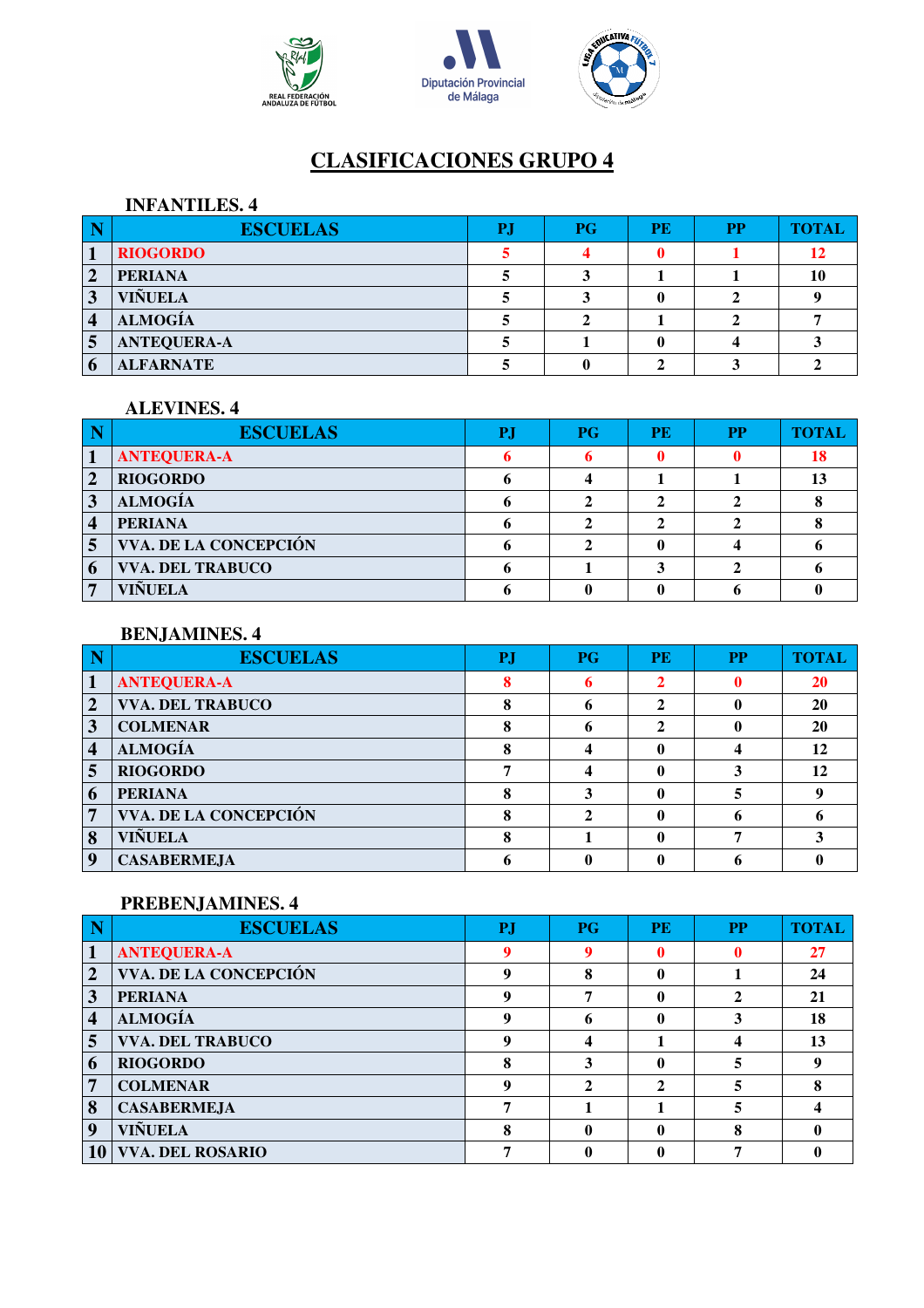





|                | <b>INFANTILES. 5</b>        |    |           |    |           |       |
|----------------|-----------------------------|----|-----------|----|-----------|-------|
|                | <b>ESCUELAS</b>             | P. | <b>PG</b> | PE | <b>PP</b> | TOTAL |
|                | <b>CUEVAS DE SAN MARCOS</b> |    |           |    |           | 18    |
| $\overline{2}$ | <b>CUEVAS BAJAS</b>         |    |           |    |           | 12    |
|                | <b>VALLE DE ABDALAJÍS</b>   |    |           |    |           |       |
| 4              | <b>VVA. DE TAPIA</b>        |    |           |    |           |       |
|                | <b>MOLLINA</b>              |    |           |    |           |       |
| 6              | <b>ANTEQUERA-B</b>          |    |           |    |           |       |
|                | <b>VVA. DE ALGAIDAS</b>     |    |           |    |           |       |

# **ALEVINES. 5**

|                 | <b>ESCUELAS</b>             | <b>PJ</b> | <b>PG</b>      | <b>PE</b>    | <b>PP</b>    | <b>TOTAL</b> |
|-----------------|-----------------------------|-----------|----------------|--------------|--------------|--------------|
| $\mathbf{1}$    | <b>CUEVAS DE SAN MARCOS</b> | 12        | 11             | 0            |              | 33           |
| $\overline{2}$  | <b>ARCHIDONA</b>            | 12        | 9              | 1            | 2            | 28           |
| 3               | <b>HUMILLADERO</b>          | 12        | 8              | $\mathbf{2}$ | $\mathbf{2}$ | 26           |
| 4               | <b>SIERRA DE YEGUAS</b>     | 12        | 8              |              | 3            | 25           |
| 5               | <b>MOLLINA</b>              | 12        | 8              | 0            | 4            | 24           |
| 6               | <b>ANTEQUERA-B</b>          | 11        | 8              | $\mathbf{0}$ | 3            | 24           |
| 7               | <b>VVA. DE TAPIA</b>        | 12        | 6              | $\mathbf{0}$ | 6            | 18           |
| 8               | <b>VALLE DE ABDALAJÍS</b>   | 12        | 5              | $\mathbf{0}$ | 7            | 15           |
| 9               | <b>VVA. DE ALGAIDAS</b>     | 12        | 4              |              | 7            | 13           |
| 10 <sup>1</sup> | <b>CUEVAS BAJAS</b>         | 12        | $\mathbf{2}$   | $\mathbf{2}$ | 8            | 8            |
| 11              | <b>FUENTE DE PIEDRA</b>     | 12        | $\overline{2}$ |              | 9            | 7            |
| 12              | <b>CAMPILLOS</b>            | 12        | 1              | 1            | 10           |              |
|                 | <b>ALAMEDA</b>              | 11        | 0              |              | 10           |              |

#### **BENJAMINES. 5**

| N                       | <b>ESCUELAS</b>             | <b>PJ</b> | <b>PG</b>    | <b>PE</b>        | <b>PP</b>    | <b>TOTAL</b> |
|-------------------------|-----------------------------|-----------|--------------|------------------|--------------|--------------|
|                         | <b>SIERRA DE YEGUAS</b>     | 11        | 11           | 0                | $\mathbf{0}$ | 33           |
| $\overline{2}$          | <b>VVA. DE ALGAIDAS</b>     | 11        | 10           | $\boldsymbol{0}$ |              | 30           |
| 3                       | <b>VALLE DE ABDALAJÍS</b>   | 11        | 8            | 0                | 3            | 24           |
| $\overline{\mathbf{4}}$ | <b>ARCHIDONA</b>            | 11        | 7            | 0                | 4            | 21           |
| 5                       | <b>CUEVAS DE SAN MARCOS</b> | 11        | 7            | $\mathbf 0$      | 4            | 21           |
| 6                       | <b>ANTEQUERA-B</b>          | 10        | 7            | $\mathbf{0}$     | 3            | 21           |
| 7                       | <b>HUMILLADERO</b>          | 11        | 4            |                  | 6            | 13           |
| 8                       | <b>VVA. DE TAPIA</b>        | 11        | 4            | $\mathbf{0}$     | 7            | 12           |
| 9                       | <b>CAMPILLOS</b>            | 11        | $\mathbf{2}$ |                  | 8            |              |
| 10                      | <b>CUEVAS BAJAS</b>         | 11        | $\mathbf{2}$ | 0                | 9            | 6            |
| 11                      | <b>MOLLINA</b>              | 11        | $\mathbf{2}$ | $\mathbf{0}$     | 9            | 6            |
| 12                      | <b>ALAMEDA</b>              | 10        | 0            | 0                | 10           |              |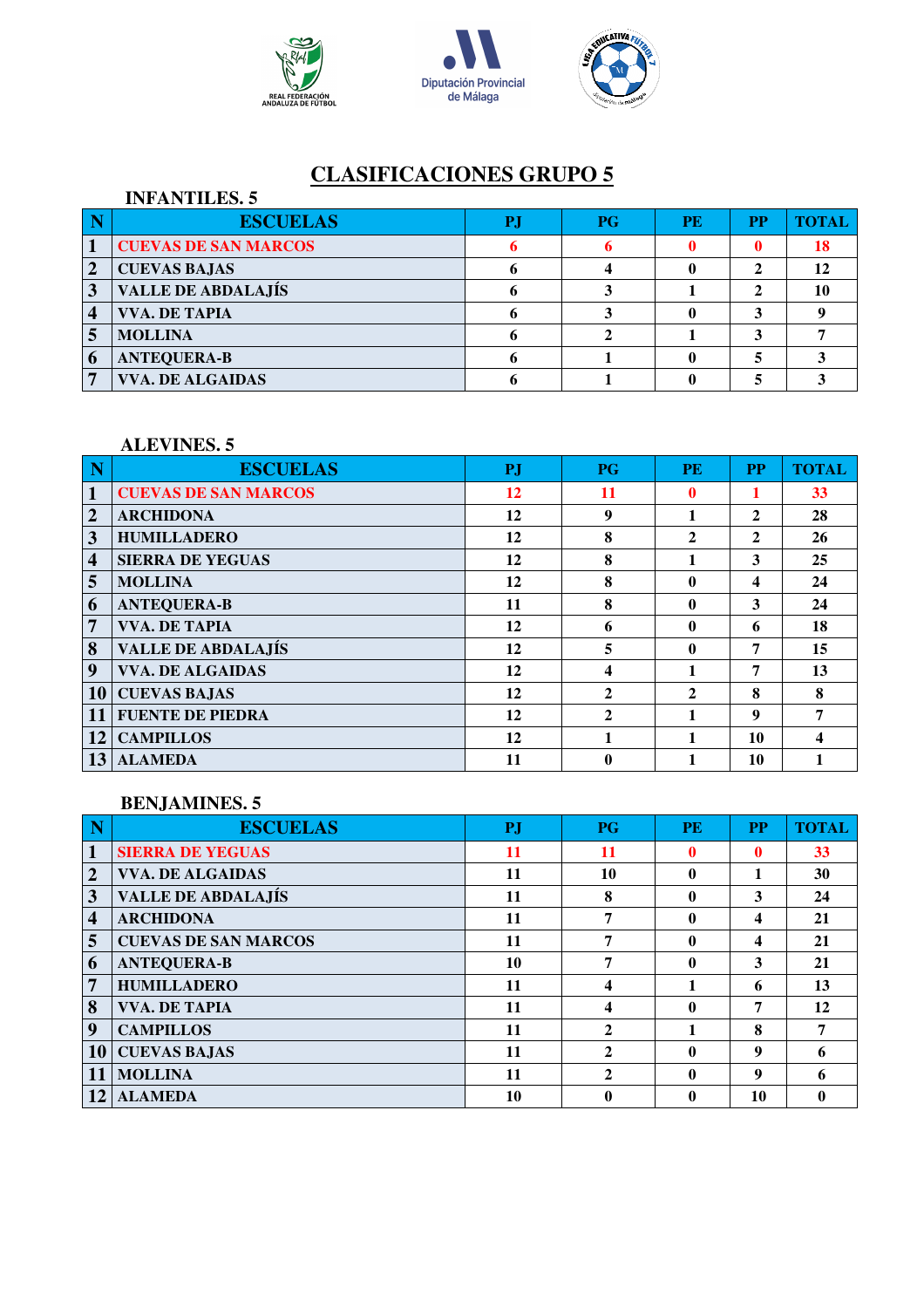





| N                       | <b>ESCUELAS</b>             | PJ | $P$ G | <b>PE</b>      | <b>PP</b>    | <b>TOTAL</b> |
|-------------------------|-----------------------------|----|-------|----------------|--------------|--------------|
| $\mathbf{1}$            | <b>VVA. DE ALGAIDAS</b>     | 12 | 12    | 0              | 0            | 36           |
| $\overline{2}$          | <b>CUEVAS DE SAN MARCOS</b> | 12 | 9     | 0              | 3            | 27           |
| $\overline{\mathbf{3}}$ | <b>SIERRA DE YEGUAS</b>     | 12 | 9     | 0              | 3            | 27           |
| $\overline{\mathbf{4}}$ | <b>ANTEQUERA-B</b>          | 11 | 8     |                | $\mathbf{2}$ | 25           |
| 5                       | <b>VALLE DE ABDALAJÍS</b>   | 12 | 7     | 2              | 3            | 23           |
| 6                       | <b>ARCHIDONA</b>            | 12 | 6     | $\overline{2}$ | 4            | 20           |
| 7                       | <b>HUMILLADERO</b>          | 12 | 6     | 0              | 6            | 18           |
| 8                       | <b>MOLLINA</b>              | 12 | 5     | 1              | 6            | 16           |
| 9                       | <b>ALAMEDA</b>              | 11 | 3     | $\mathbf{2}$   | 6            | 11           |
| 10 <sup>1</sup>         | <b>CUEVAS BAJAS</b>         | 12 | 3     | 0              | 9            | 9            |
| 11                      | <b>CAMPILLOS</b>            | 12 | 2     | $\mathbf{2}$   | 8            | 8            |
| 12                      | <b>FUENTE DE PIEDRA</b>     | 12 | 1     | 0              | 11           | 3            |
| 13                      | <b>VVA. DE TAPIA</b>        | 12 |       | 0              | 11           | 3            |